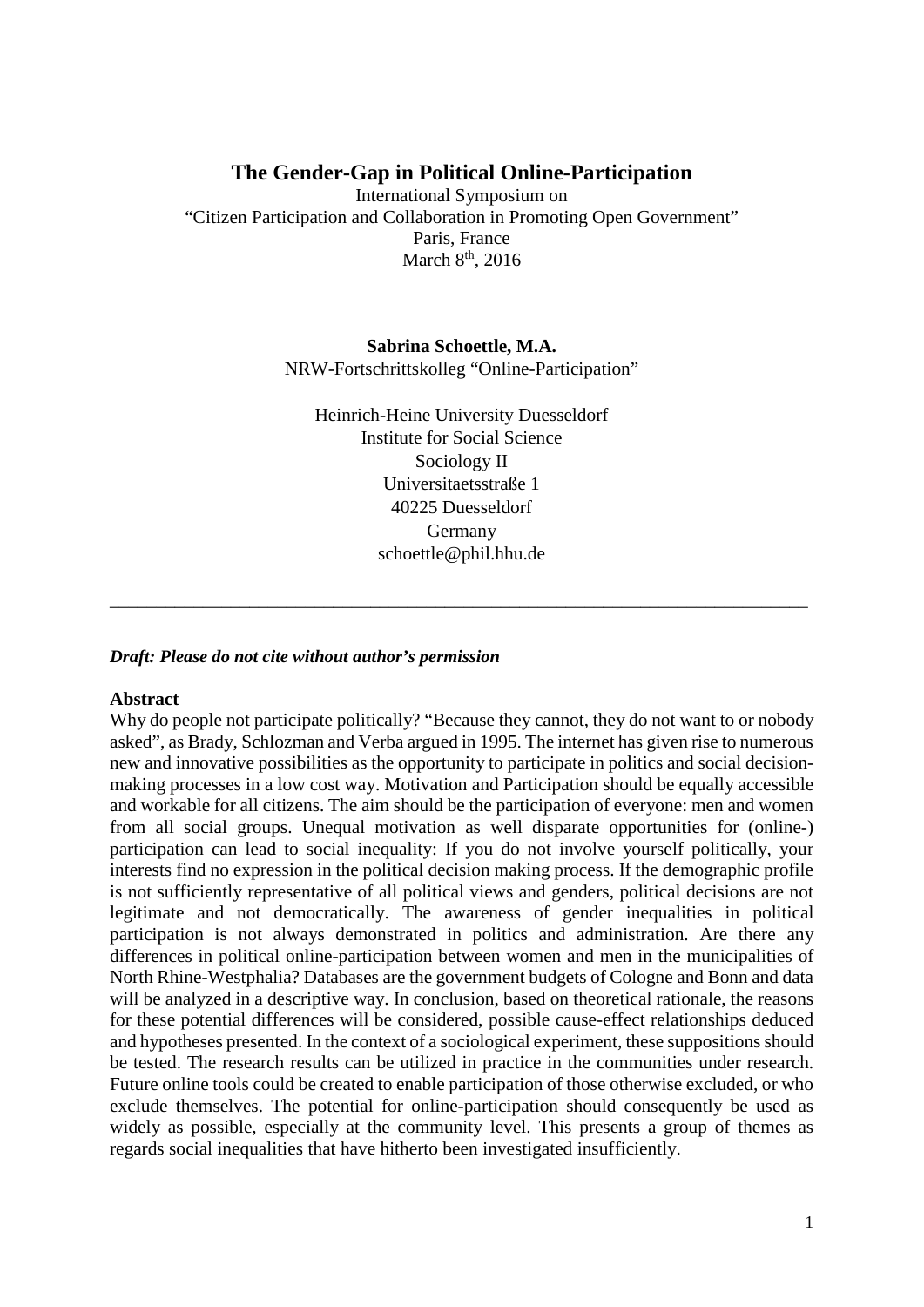#### **Discussion Paper**

The internet has become a widely used medium alongside television and radio. It influences more or less all areas of daily life, and the threshold for users is low, making access easy. Through the spread of the internet, numerous new and innovative possibilities have emerged. One example is online involvement in political decision-making processes. Citizen participation can take place not only offline, but online too. This can be both on a local and national level; the citizen budgets of large cities in Nordrhein-Westfalen such as Bonn and Cologne are good examples of this, where people were asked for their opinion and suggestions for the use of community funds. If the chances to participate expand beyond the tradition, triedand-tested forms, which are long established in numerous forms, citizens, politicians and lawmakers will face new challenges. Over the last few years, online participation has been more and more on the up. Community democracy can be made energetic and close to people's lives through online participation, and present a valuable opportunity to allow political processes and decisions to be followed as they unfold. Many municipalities seek citizen opinions in different ways, and in different formats, on specific community topics. In this way, citizens can take part in the decision-making in community politics. New and innovative forms of online participation are gradually being tested and becoming established. The cities of Cologne and Bonn are carrying out citizen budgets for the fourth or the fifth time in a row. If you direct your attention to the participants in these processes, there are few points to note. The aim should not be to marginalise certain social groups, but to create an ideal participation of all citizens. Men and women should be involved in equal numbers, just like people from all social groups, areas, classes and backgrounds. Citizen participation should be equally accessible for everybody, and exclude nobody.

Unequal motivation and a great range of possibilities and opportunities for (online) participation can however lead to social inequality. If you do not express your political views, your interests do not find their way into the political decision-making process. This presents a danger to democracy. Ongoing and comprehensive involvement in online participation is particularly important for municipalities comparatively small in comparison to the German state level. Otherwise, political decisions, political decisions cannot be made representatively or legitimately. If a political cross-section of society is formed insufficiently, the legitimacy of political decisions is not a given – including in terms of gender diversity. There can be further outcomes associated with this phenomenon. If women and men do not take part in equal number in decision-making processes, there are far-reaching consequences. For example, if women do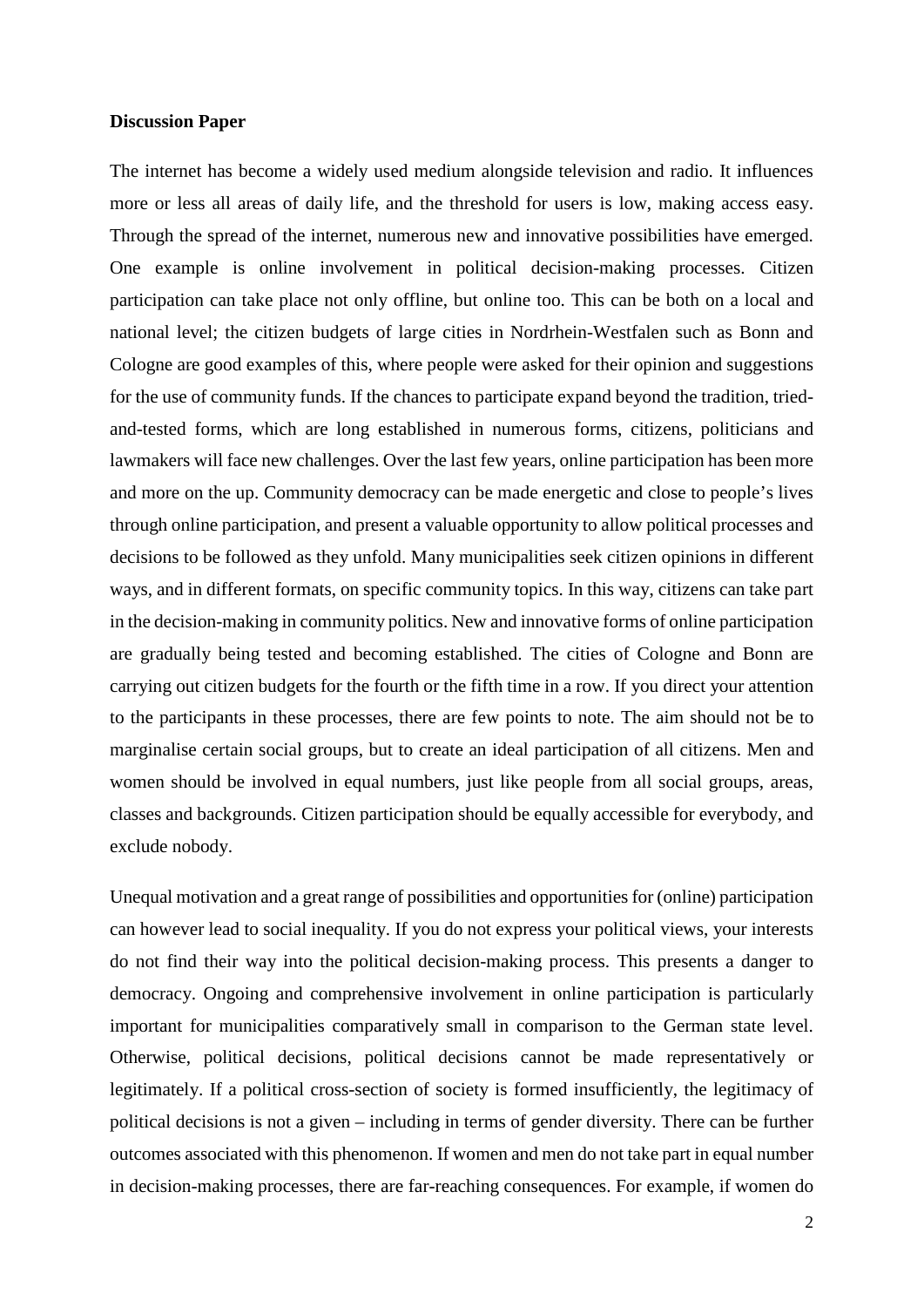not take part in debates on political topics, the effect is as if they have nothing to say. If women contribute markedly less to online forums, and if they comment and vote less, they have less of a say than men. The needs and interests of women are not heard if they not enter into the opinion-forming process, and achieve no influence on decisions made. The needs and views of women and men are not, however, the same. Looking back over recent history shows that it is men who have predominantly led politics, and therefore made decisions for both men and women. They have made decisions for the other sex, by which they have not been as affected in the same way as women. This statement does not apply to all areas of politics, but should still be taken into account. According to Ina Bieber, women "have other needs, experiences and interests […] that must be brought into politics in a more appropriate and personally relevant manner" (Bieber 2013: 40). Accordingly, political decisions and laws must be discussed and agreed upon by both sexes.

The strength and condition of a modern representative democracy can be seen in the degree of political participation, both quantitative and qualitative. Unequal participation by some social groups, classes or backgrounds does not correspond to the vision of participatory democracy theory. Such a democracy should be labelled "deficient" (Geißel & Penrose 2003; Sauer 1994; Holland-Cunz 1998). Many classical democracy theories do not regard equal participation and representation of women and men as necessary for the success and functioning of a democracy (Massing & Breit 2003; Schultze 2003). The sex of participants plays no particular role in most theoretical approaches. This is made clear, for example, in Abraham Lincoln's classical formula (Lincoln; translated by Krippendorff 1994). Sexual equality in political participation and representation of interests is not seen as pivotal for a functioning democracy by many different theories. In the classical writings of political theory, men and women are not described as equal in public and political life. Instead, men are seen as those who supersede women in every aspect of public and political life. Men are seen to have more wisdom and strength than women, who are seen as "incomplete" members of society, and just subjects or even slaves (Hobbes 1996; Locke 1977; Rousseau 1977). Other classics of political theories of state see the preserve of women purely as the house and the family. They are barred from public and political engagement. According to these writing, women have no access to the political sphere, and no rights or opportunities (Aristoteles 1986, 1998; Platon 1982; Hegel 1952; Machiavelli 2016). In 1792, Mary Wollstonecraft recognised and pilloried this state of affairs. With a pamphlet called "The Vindication of the Rights of Women" (Wollstonecraft 2008), she mentioned these points. This piece of writing can be set at the beginning of feminist theory in political sciences. It precipitated a first and powerful revolt against male supremacy in public and private life.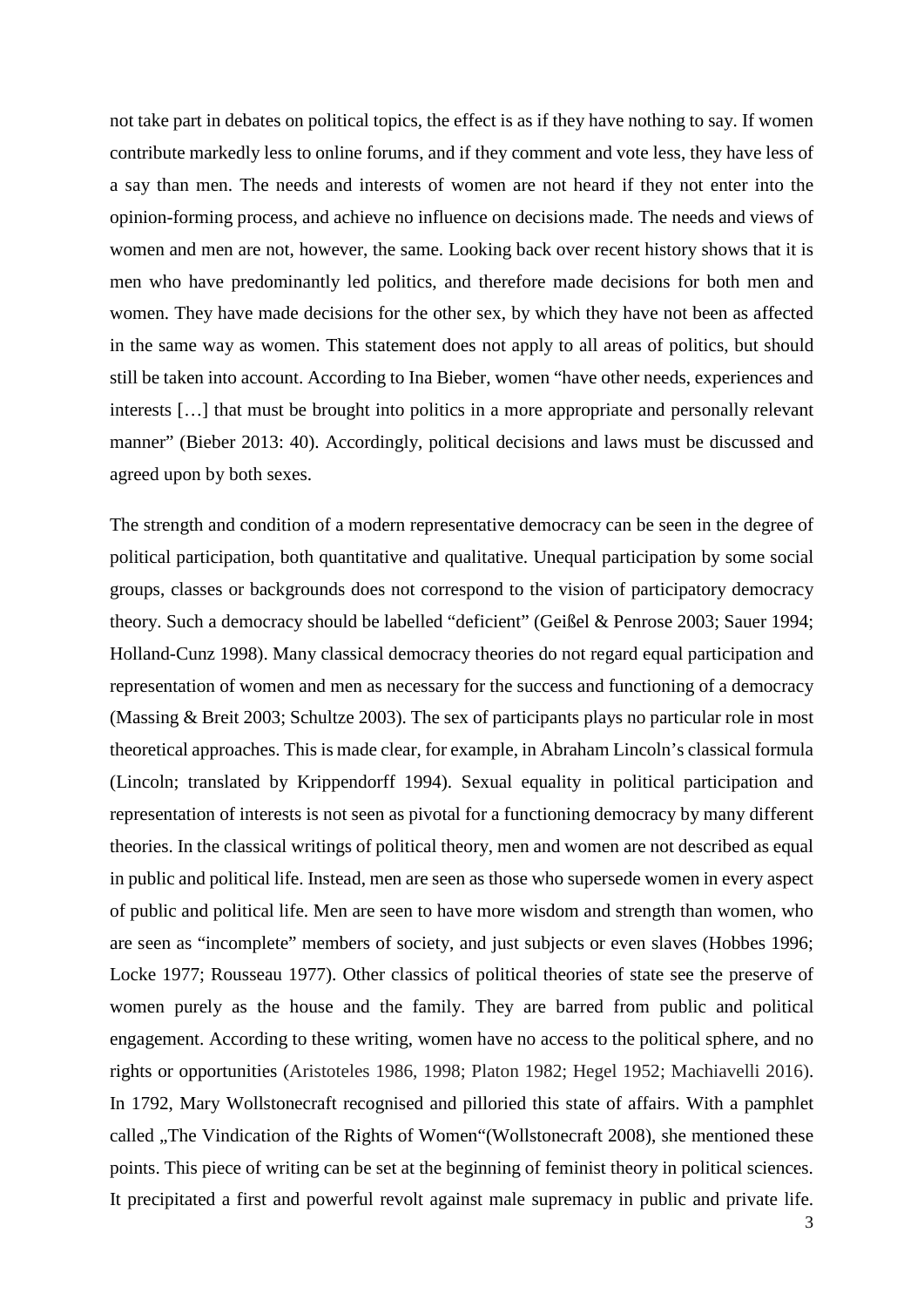Compared with these theories of state, participatory democracy theory pursues a different approach. It strives for the

"[…] political participation of as many people is as many ways, in the sense of participation in terms of giving and taking on the one hand, and inner participation in the goings-on and fare of the body politic on the other" (Schmidt 2000: 251).

According to participatory democracy theory, the sex of the participant is an important factor, and is included in the theoretical explanation of participation and democracy. In terms of gender, democracies in which men and women are not equally able to represent their interests or take part in the political process are not complete, and therefore seen as deficient as already noted (Geißel & Penrose 2003; Sauer 1994; Holland-Cunz 1998). These democracies are incomplete and deficient because women, as other social groups, must be represented equally. No fundamental part of the population may be excluded from the decision-making process. Furthermore, it can be assumed that men and women do not bring the same experiences, needs and interests to politics and participation. In many ways, they have different backgrounds in terms of life and experience. An example for this is clear in political debates on the right to a woman's self determination, and on the legalisation of abortion. Politics must not exclude half of the population (c.f. Geißel & Penrose 2003: 2; Meyer 1987; 1992). The same is true for public life in all respects. For these reasons, the equal and just participation and representation of interests of women and men is a prerequisite for successful, functional modern democracies. Sexual equality must not go unnoticed in this regard. Against the backdrop of the points mentioned, it is more than important and trendsetting for the democracies of tomorrow. A comprehensive awareness of these problem is not always a given from the realms of politics and administration, and must in some circumstances be created such that social inequalities are not reproduced or even generated afresh. Rather, they must be removed, or at least contained.

Attention should now be turned to which points should be pulled into focus, and which forms of citizen participation and online participation should be observed more closely. The emphasis of the research project envisaged will lie partly in the citizen participation processes in the Federal Republic of Germany and the state of North Rhine-Westphalia. Furthermore, there will be a focus on municipal online-participation in Germany such as in cities like Duesseldorf, Cologne or Bonn. Online participation is defined in this research such that it revolves around citizen participation processes that included citizens in political decision-making. This enables an overview of the different views and dominant opinions in a population concerning a planned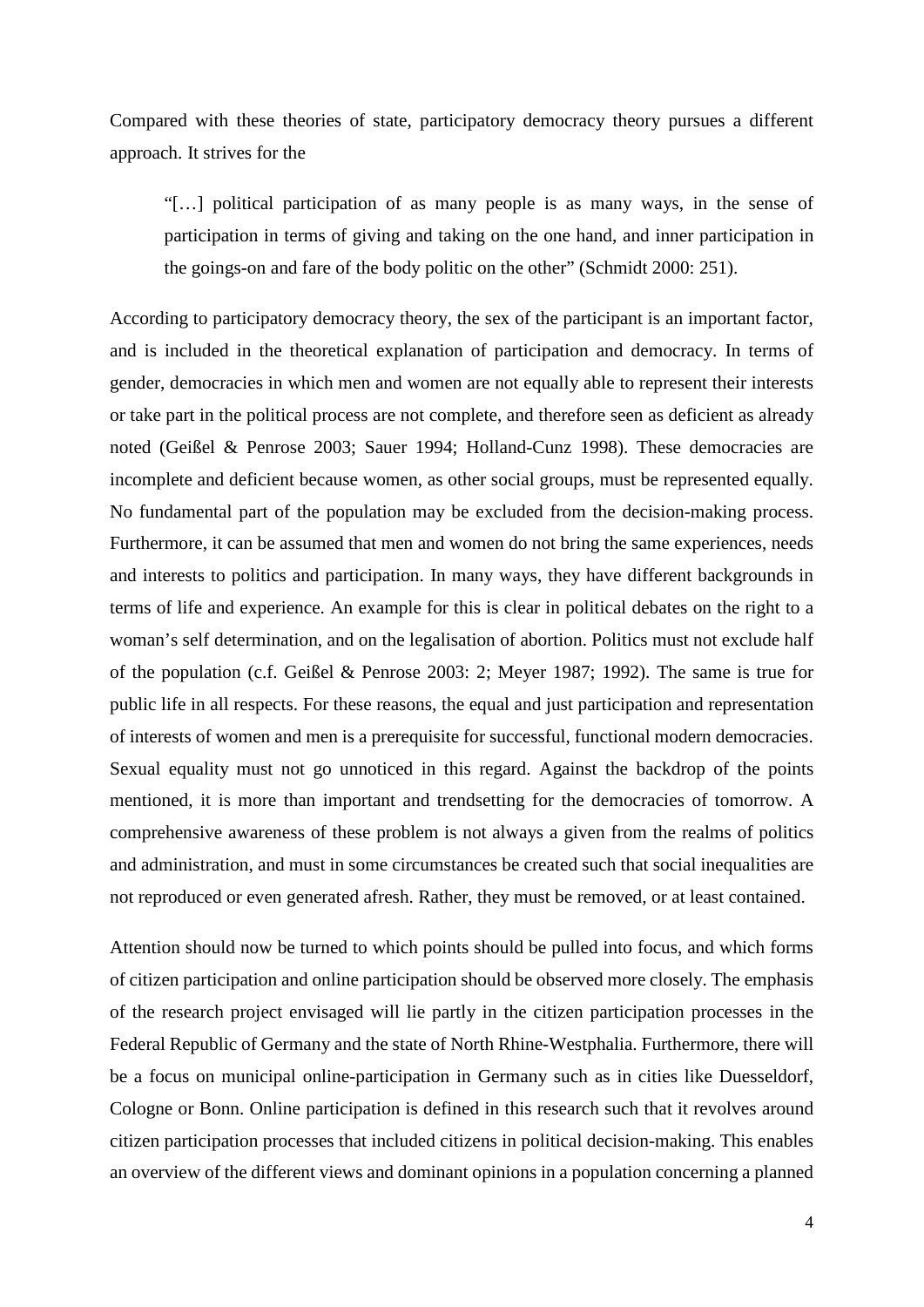project or other issue to be generated and made clear. Examples of this are the citizen budgets already mentioned in the cities of Cologne and Bonn in North Rhine-Westphalia. Citizens have the opportunity to declare their views on the use of public money, and influence decisions. Over and above that, processes in the area of town planning and development are part of this initiative. Citizens can therefore be included right from the early planning phases of upcoming political decisions, such as when ring roads are to be built, or new swimming pools and recreational areas. Regional management of deficiencies, major construction proposals or noise-reduction planning on the municipal level also count among the possibilities of online participation processes at the community level in Germany.

In the ideal-case scenario, as many citizens as necessary are included in electronic participation processes of this kind, with as much variety to background as possible. As many opinions as possible should find their way into the process, and therefore be considered. It is normally the case that citizen participation processes are preceded by drawn-out negotiation, leading to a great degree of work and administration. Generally speaking, these online processes do not lead to decisions being made, but present an impression of opinion that community representatives can then consider for the final decision on the points in question. After completing the respective online citizen participation process, a representative committee such as a town council makes the decision. This committee, to whom the final decision falls after the online phase, is elected and therefore democratically legitimate. For this reason, online participation processes are by no means comparable with elections (also see Märker 2014). The topics discussed in online participation processes, and which must be decided upon, are often suggested and set by policy. Generally speaking, they are of interest and importance to a broad public.

By way of example, an online project on the topic of bike safety is sketched out. This project took place in the German capital, Berlin, in 2014. It involved an online portal prepared and managed by Zebralog, the Agency for Cross-Medial Citizen Participation. Bike riding is a big, important and emotive topic in Berlin. The city has more than three million inhabitants, and there are numerous dangerous points for bike riders within the city's traffic system. These are not always easy to recognise. There are daily accidents between bike riders and drivers, as well as pedestrians. This online platform asked citizens to list what they saw as conflict points at dangerous locations, and they were invited to leave comments. Furthermore, the police identified objectively verified conflict points. These could also be commented upon. An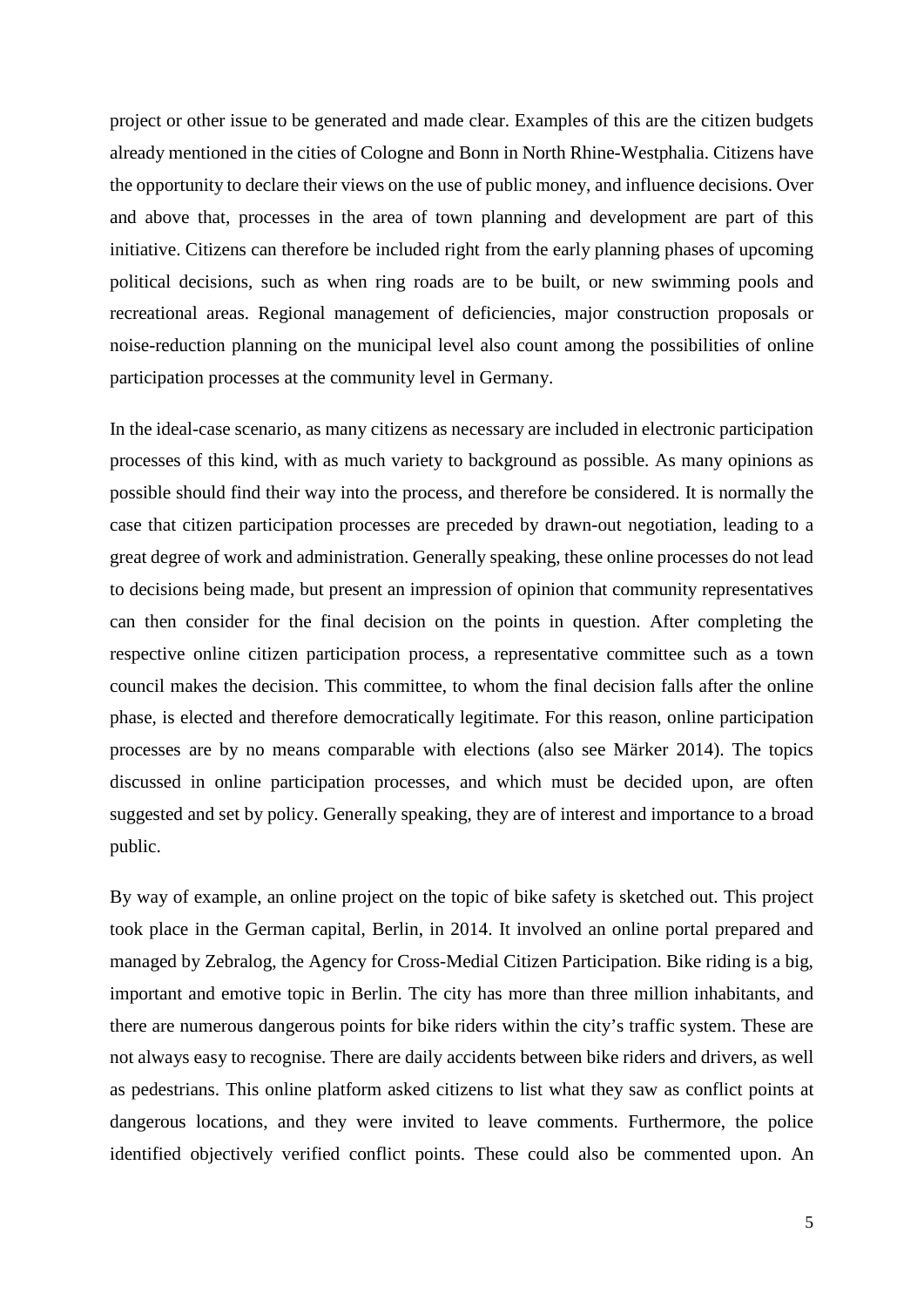interactive map of the city of Berlin made these subjective and objective conflict points visible and geographically locatable online.

After the active phase, the platform was closed and evaluated. The comments left by citizens online were evaluated using qualitative content analysis and text-mining programmes. Following that, the online remarks were then categorised and evaluated. This discussion could not have taken place in such a manner offline. It would not have been possible to question so many inhabitants of Berlin about danger spots for bike riders in the city, and to allow these to be discussed. Another factor is that the scope of opinion is very different online compared to offline. "E-participatory processes are explicitly intended to produce a spectrum of discussion and rationale on a specific issue that is as heterogeneous as possible," says Oliver Märker, executive partner at Zebralog (Märker 2014: 63). In offline events on similar topics, the audience is usually very homogenous. It is usually only citizens with a sufficient interest and enough time and energy that come to such events and discussions. This online platform can be seen as a success as regards the scope of opinion on biking safety. The senate administration for town development and environment in Berlin has included the results in their work.

"E-participatory citizen participation can be understood as attempts to organise political consultation from the ground up, while keeping the rules of the game and results understandable for the public,"

Märker says (Märker 2014: 65). In the ideal case, online participation leads on the one had to better problem orientation. In this case, an improvement to politics would be the result. On the other hand, the legitimacy of decisions can be increased on the input side by using online participation. It is not just the citizen participation platform described that counts in online participation; other forms can be named in this regard. Which activities on the internet count as forms of political online participation? Some examples are:

- Writing comments or making contributions on e.g., Facebook, Twitter or by email
- Forwarding or sharing political contributions e.g., via Facebook, Twitter or by email
- By "liking" political contributions on social networks
- By taking part in online petitions
- Using citizen participation platforms from state authorities (budgets, liquid-democracy forums etc.).

(Rattinger et al. 2015).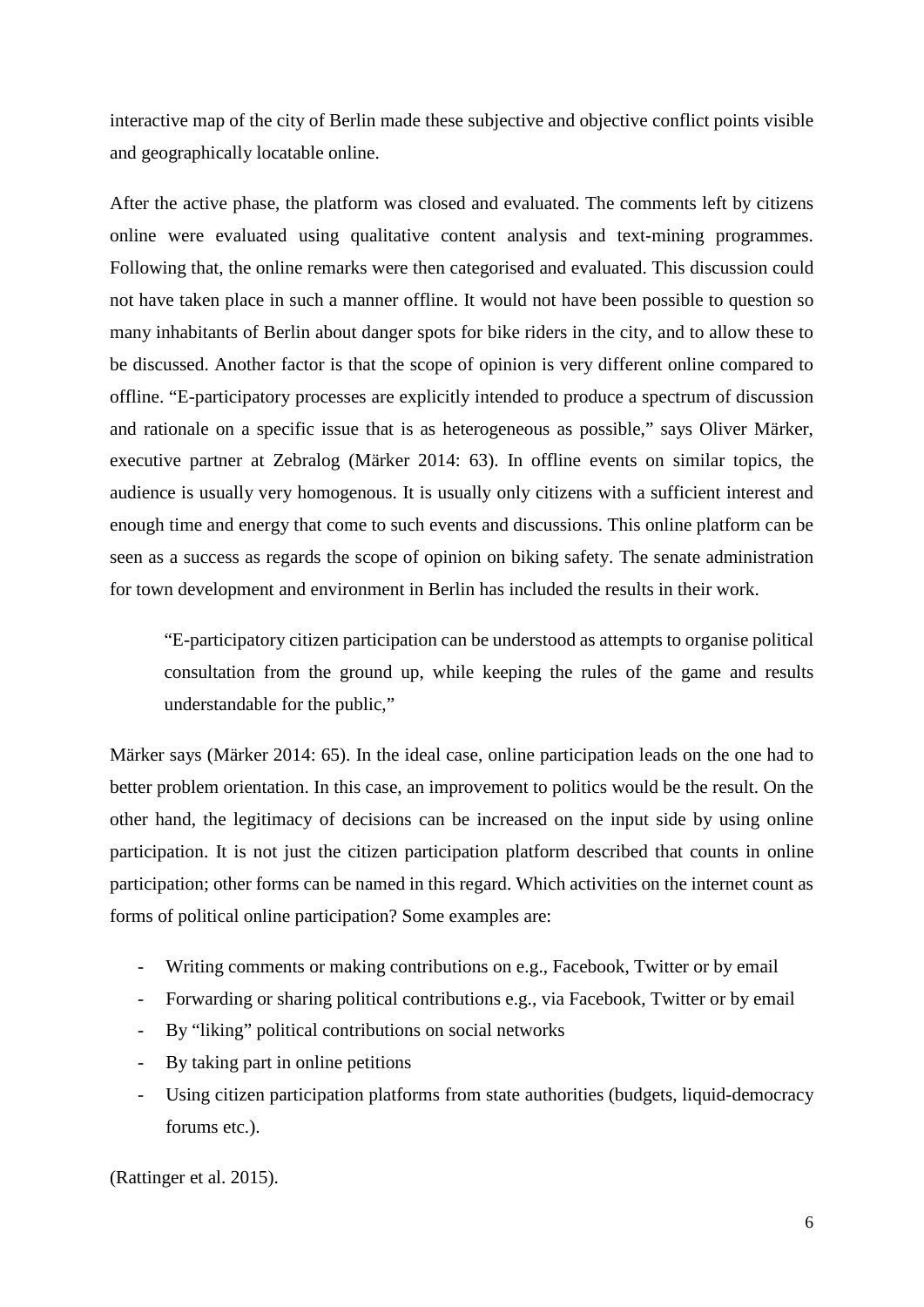The need for a cross section of the population to be represented applies to online participation as it does to all other citizen participation processes. If this is not the case, the legitimacy of political decisions, as already posited, cannot be said to be complete. There are consequences to certain groups not participating. This applies both to social minorities such as foreigners as well as to men and women. This research effort focuses for these reasons less on the political and legal aspects, and much more on the sociological. Participants and their intentions and motivation for e-participation, and their actual attitude towards its use, are very much the emphasis. The research considers what motivates people to participate, their underlying intentions, and the differences that can arise. From these results, success factors for online participation can be deduced.

Representative survey data for the Federal Republic of Germany give insight into the distribution of sexes as regards the general use of the internet. According to the ARD-SDF online study of October 2015, 83% of men and 76% of women use the internet at least occasionally. Every day, 64% of men and 58% of women use the internet. When it comes to mobile internet use, for example with smartphones and tablets, there are hardly any differences between the sexes (ARD-ZDF online study 2015). Larger differences arise between men and women when it comes to current political news on the net: a figure of 24% of women is less than 37% for men. 23% of women read political and social articles online, while the figure is 34% for men (ARD-ZDF online study 2015). Women visit the websites of politicians somewhat less than men according Emmer et al (2011), at 21% and 35% respectively. Political information offerings on the internet are used less by women than men (Emmer et al 2011). Further studies allow statements on additional social-structural characteristics. These put 18- to 36-year-olds as the most active participants online. On the motivation to get involved online, the following points can be mentioned: income plays only a slight role according to this study. Level of education is, however, of importance, as is interest in outcomes and enjoyment of use. Selfefficacy also plays an important role as regards political internet use (Humboldt Institute for Internet and Society 2014). It is therefore possible to assume that relatively worse educated women tend to participate less than better-educated, younger men with higher incomes. The latest studies show this. As regards differences in the use of the different forms of online participation, there are no comprehensive and significant data. Similarly, there is little information on the intentions that lie between different patterns of use.

Forms of online participation have not been investigated hitherto in such an extensive manner, or so broadly, as offline forms of participation. When it comes to online communication and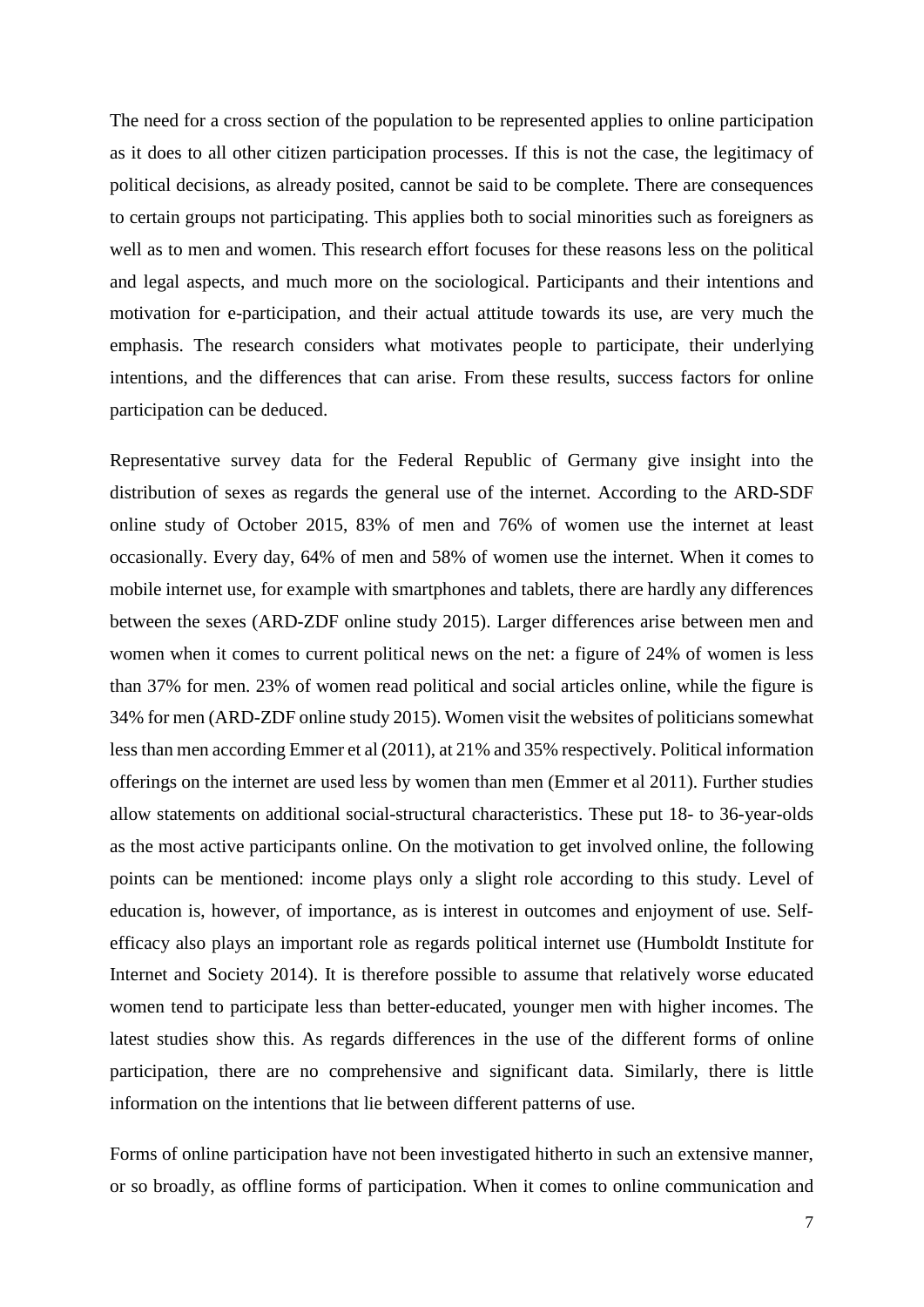participation and use, studies from Emmer et all (2014) are available. These describe an overview of political participation in German, both offline and online, along with different forms of online participation and usage backed up with data. The focus of this study is political communication. The Alexander von Humboldt Institute for Internet and Society (2014) goes into the depths of online participation and describes concrete usage of different forms as regards participant structure, social structure and sex. This study is, however, not representative for all of Germany. The focus lies in this instance merely on those actively participating. Hoffmann et al (2013) go more into the motivation for online participation.

These studies do not allow statements to be made on what motivates women and men's usage of different forms of online participation, and where potential differences might lie in this respect. Just as difficult is to analyse the different reasons for participation. To settle on statements above and beyond the current state of research, further data on individual online citizen participation processes are gathered. These can then be used to do project-related analyses, as described in the following.

The bandwidth of studies on online-participation is in no way comparable with the abundance of studies on conventional political participation. In sociology and political sciences, there are many essays on the topic. These present approaches to explaining why citizens participate politically or not. In order to explain why citizen political participation does not materialise, reference to the classical explanation of Verba, Schlozman and Brady (1995) can be made: "Because they can't, won't, or because nobody has asked" (Verba, Schlozman, and Brady 1995: 15). The oft-quoted SES explanation model from these authors is also known as the resources, socialisation and mobilisation model. It determines that participation is mainly dependent on the education, income and career status of individuals. Other studies show indices demonstrating that more highly educated men are most likely to participate politically (Milbrath 1965, Verba et al. 1995, van Deth 2003). Whether these explanation models and factors on political participation online are transferrable is to be considered dispassionately. Fundamentally, a stabilisation of political participation must be assumed as is the case offline in conventional forms of participation. That means that, in line with the replacement thesis, it is mainly those groups of the population who have already participated who then go on to participate again (Althaus&Tewsbury 2000). Other groups of the population tend to be mobilised less, which was the basis of Norris' mobilisation thesis in 2001 (Norris 2001; Gibson et al 2005; Jensen 2013; Shah et al. 2005). More recent studies from Jensen (2013) postulate however that traditional prediction factors behind political participation, such as the SES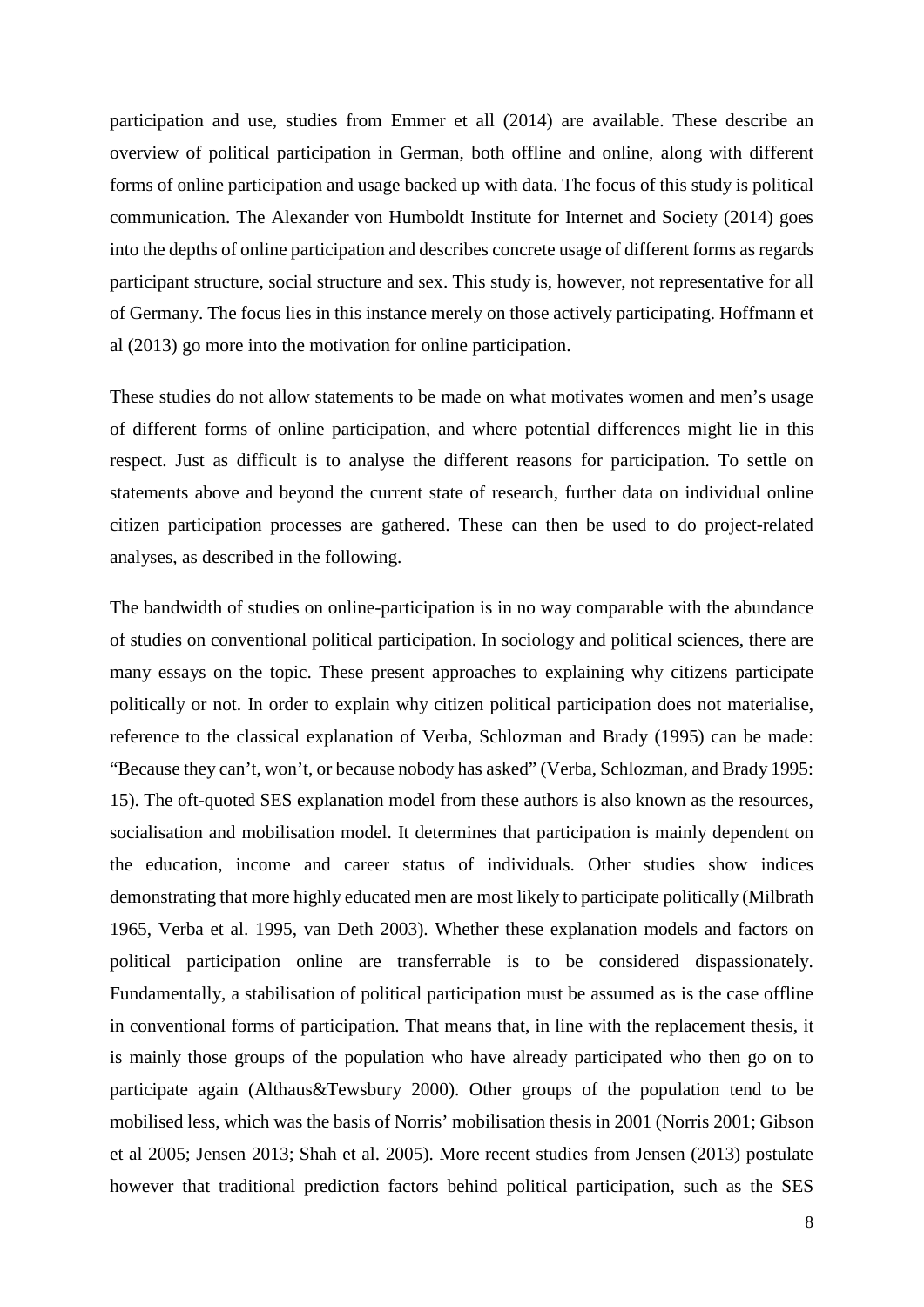explanation model, are losing the potency of their explanatory power ever more (c.f., Jensen 2013: 360). Other and new factors are gaining in explanatory power. For example, technical capabilities can be employed here such as being able to switch on a computer, use it, and find specific websites on the internet such as those of politicians, or online platforms and petitions. Furthermore, individuals must be in a position to carry out discussions online, and vote. These factors are independent of socio-economic status, meaning independent of education and income, which have up to now served as explanations for political participation.

"Internet skills have been identified as having independent influence on political participation distinct from levels of socioeconomic advantage […]." (Oser et al. 2013: 92).

To achieve more equal and therefore qualitatively better participation online, a survey is essential. Research must be carried out into how participation is lacking, with emphasis placed on certain factors. The theoretical background just outlined leads to the following research questions:

Where do differences in online political participation between men and women actually lie? To what extent does this engender, reproduce or remove social inequality between the sexes? Research should identity whether differences exist and, if so, what the consequences of these are. These questions are to be answered in the context of a research project, which is my thesis as part of the inter- and trans-disciplinary graduate college (NRW Fortschrittskolleg, "Online Participation"). After addressing the theory pertaining to offline participation processes, these theories will be checked for their transferability to online participation. This will lead to a discussion led by theory on the possible bases of these potential differences. Possible causeeffect relationships will be deduced, and hypotheses presented. For empirical analyses, data from participation processes in Nordrhein-Westfalen will be used, along with representative survey data for Germany. These survey data were gathered initially in October 2015. As part of quantitative analyses, these assumptions will be tested for empirical validity and relevance. There is then an evaluation and discussion of results with a view to the theoretical considerations and research questions posited.

Where are potential differences and inequalities in online participation to be found, and what can be done about this? Political (online) participation should be considered for this purpose at different points in time. Initially, the focus is on aspects of actual participation: motivation, opportunity and access to political online participation. Meanwhile, the use of different types,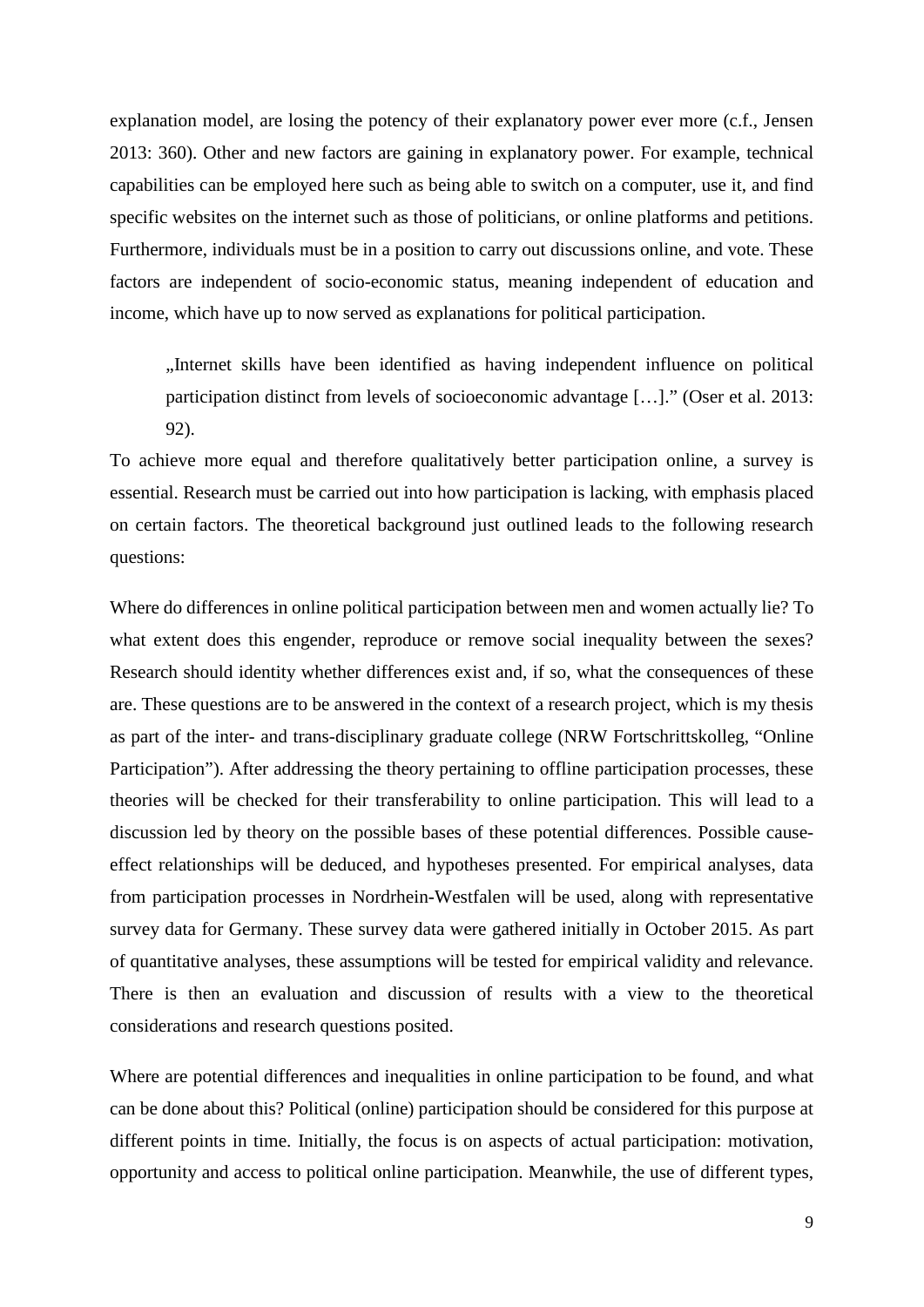forms and designs of (online) participation are of interest. Following on from actual participation, success factors, evaluation and loyalty towards specific forms of participation are relevant, ideally so that repeat participation is the result. The whole cycle of online participation is to be considered and researched in terms of the gender perspective.

Research results can be employed in practice, not least in the municipalities investigated in North Rhine-Westphalia, in order to create future online tools in a way that allows participation of those who are otherwise excluded, or exclude themselves. Platforms such as those for budgets can designed in a way that takes note of these results, and participants recruited in different ways. Social inequality, and inequality between the sexes, should removed or at least limited. The potential of online participation should consequently be exploited far and wide, especially on the municipal level. This presents a set of topics with that has, up to now and with regard to social inequalities and the backgrounds described, only been investigated to an insufficient degree.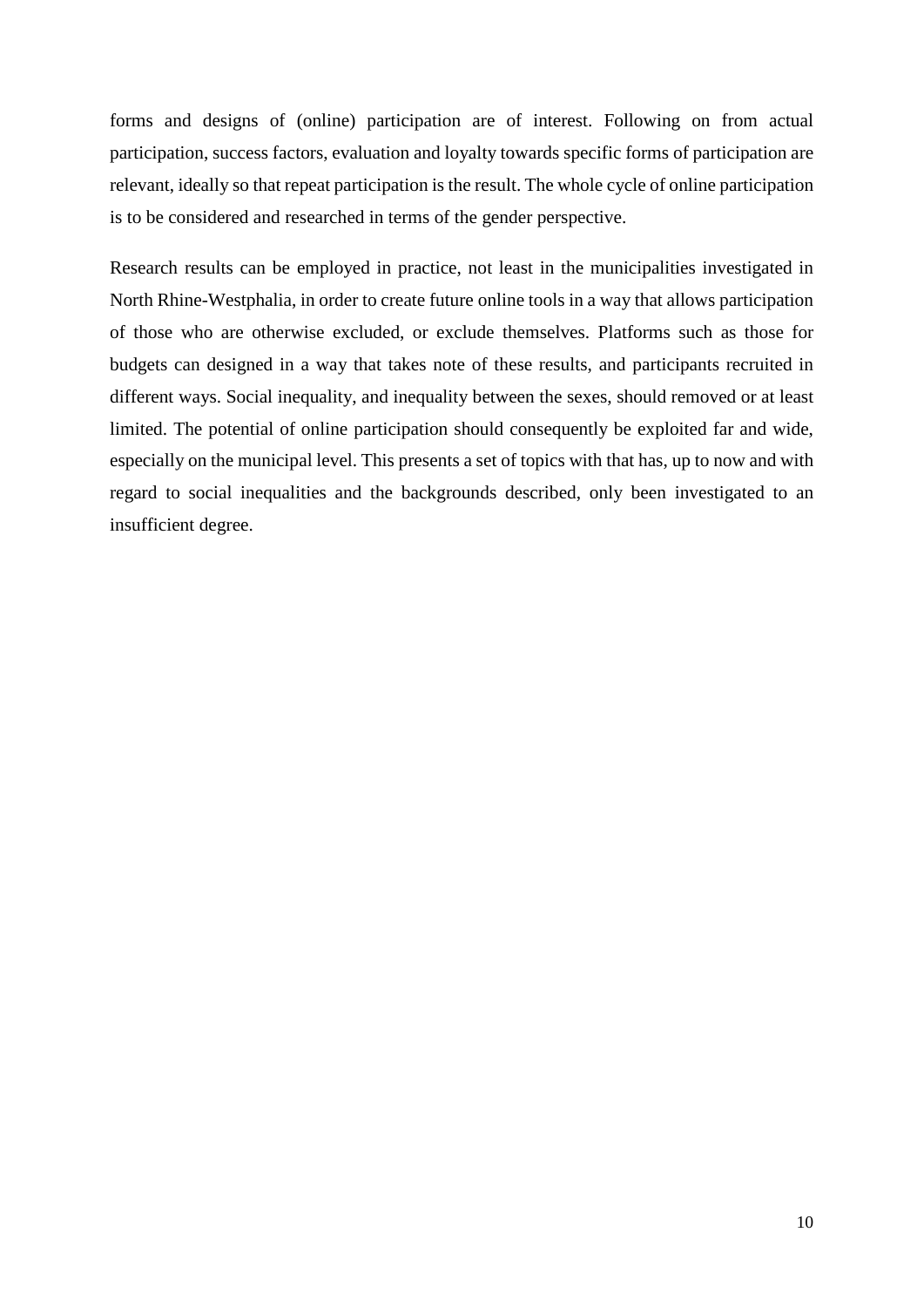## **References:**

Althaus, Scott L.; Tewksbury, David (2000): Patterns of Internet and Traditional News Media Use in a Networked Community. In: Political Communication 17 (1), S. 21–45. DOI: 10.1080/105846000198495.

ARD/ZDF-Onlinestudie (2015). In: Media Perspektiven (9).

Aristoteles (1986): Nikomanische Ethik. Stuttgart: Reclam.

Aristoteles (1998): Politik. Stuttgart: Reclam.

Bieber, Ina E. (2013): Frauen in der Politik. Einflussfaktoren auf weibliche Kandidaturen zum Deutschen Bundestag. Wiesbaden: Springer VS (Research).

Emmer, Martin; Vowe, Gerhard; Wolling, Jens (2011): Bürger online. Die Entwicklung der politischen Online-Kommunikation in Deutschland. 1., Aufl. Konstanz: UVK (Einzeltitel Kommunikationswissenschaft).

Geißel, Brigitte; Penrose, Virginia (2003): Dynamiken der politischen Partizipation und Partizipationsforschung – Politische Partizipation von Frauen und Männern. In: gender…politik…online. Online verfügbar unter http://web.fu-berlin.de/gpo/geissel\_p, zuletzt geprüft am 16.01.2016.

Gibson, Rachel K.; Lusoli, Wainer; Ward, Stephen (2005): Online Participation in the UK: Testing a 'Contextualised' Model of Internet Effects1. In: Br J Politics & Int Relations 7 (4), S. 561–583. DOI: 10.1111/j.1467-856X.2005.00209.x.

Hegel, Georg Wilhelm Friedrich (1952): Phänomenologie des Geistes. Hamburg: Meiner.

Hobbes, Thomas (1996): Leviathan. Hamburg: F. Meiner (Philosophische Bibliothek, Bd. 491).

Hoffman, Lindsay H., Philip Edward Jones, and Dannagal Goldthwaite Young. (2013): Does My Comment Count? Perceptions of Political Participation in an Online Environment. In: Computers in Human Behavior 29 (6), S. 2248–2256.

Holland-Cunz, Barbara (1998): Feministische Demokratietheorie. Thesen zu einem Projekt. Opladen: Leske + Budrich.

Humboldt Institut für Internet und Gesellschaft (2014): Online-Partizipationsstudie 2014. Hg. v. Alexander von Humboldt Institut für Internet und Gesellschaft, zuletzt geprüft am 10.02.2016

Jensen, Jakob Linaa (2013): Political Participation Online: The Replacement and the Mobilisation Hypotheses Revisited. In: Scandinavian Political Studies 36 (4), S. 347–364. DOI: 10.1111/1467-9477.12008.

Lincoln, Abraham; Krippendorff, Ekkehart (1994): Gettysburg address 19. November 1863. Hamburg: Europäische Verlagsanstalt (EVA Reden, Bd. 16).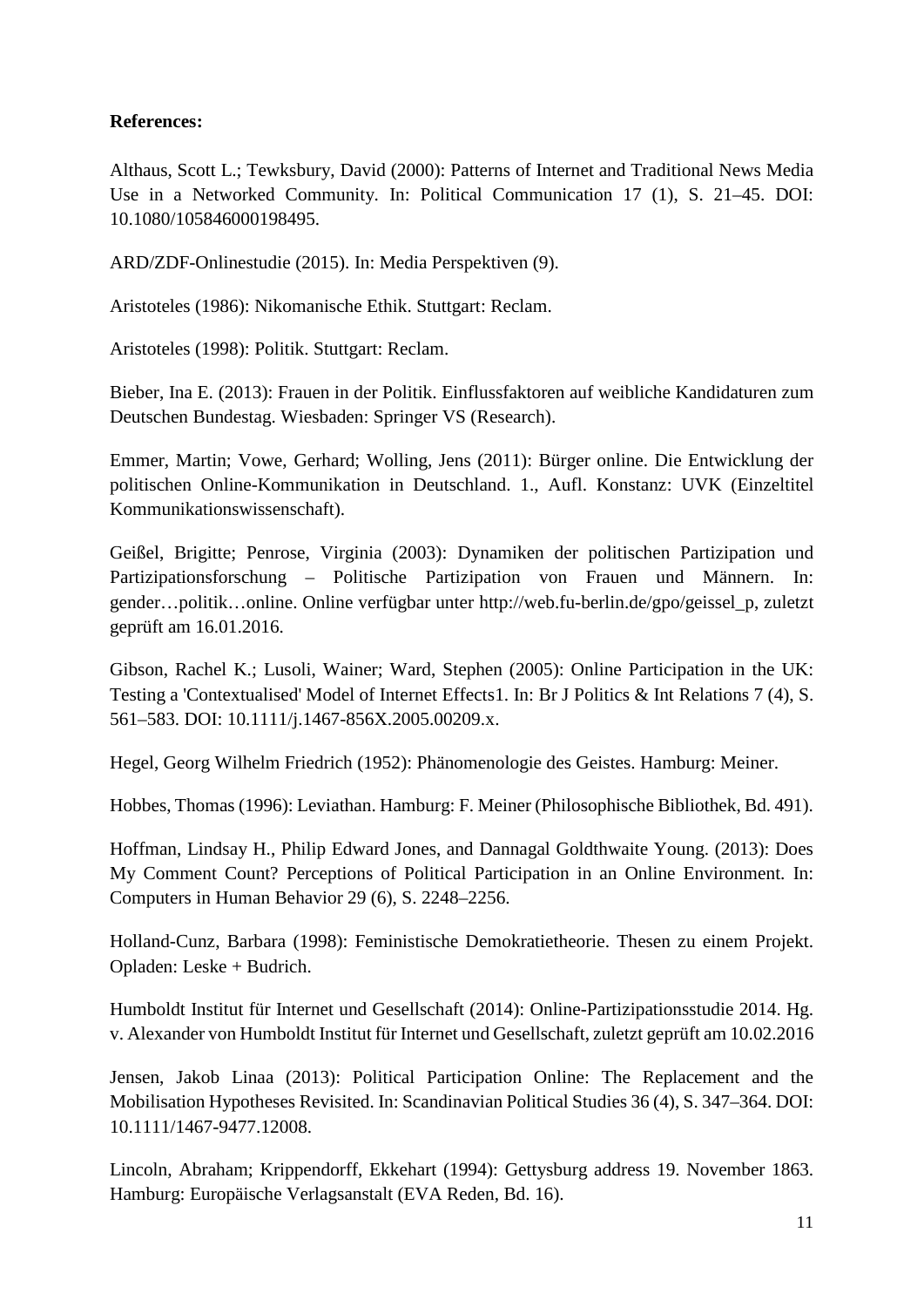Locke, John (1977): Zwei Abhandlungen über die Regierung. 1. Aufl. Frankfurt am Main: Suhrkamp (Suhrkamp Taschenbuch Wissenschaft, 213).

Machiavelli, Niccolò (2016): Der Fürst. Unter Mitarbeit von August Wilhelm Rehberg. Köln: Anaconda.

Märker, Oliver (2014): Entmystifizierung der E-Partizipation. Online verfügbar unter https://www.digital-ist.de/experten-blog/entmystifizierung-der-e-partizipation.html, zuletzt geprüft am 10.02.2016.

Massing, Peter; Breit, Gotthard (Hg.) (2003): Demokratietheorien. Von der Antike bis zur Gegenwart : Texte und Interpretationen. Schwalbach/Ts.: Wochenschau.

Meyer, Birgit (1987): Frauen an die Macht!? Politische Strategien zur Durchsetzung der Gleichberechtigung von Mann und Frau. In: Aus Politik und Zeitgeschichte (9-10), S. 15–28.

Meyer, Birgit (1992): Die "unpolitische" Frau. Politische Partizipation von Frauen. In: Aus Politik und Zeitgeschichte (B26-26/92), S. 3–18.

Milbrath, Lester W.; Goel, Madan L. (1977): Political Participation: Why and How Do People Get Involved in Politics. 2. Auflage. Chicago: Rand McNally.

Norris, Pippa (2001): Digital divide. Civic engagement, information poverty, and the Internet worldwide. Cambridge, New York: Cambridge University Press (Communication, society, and politics).

Oser, J.; Hooghe, M.; Marien, S. (2013): Is Online Participation Distinct from Offline Participation? A Latent Class Analysis of Participation Types and Their Stratification. In: Political Research Quarterly 66 (1), S. 91–101. DOI: 10.1177/1065912912436695.

Platon (1982): Der Staat. Stuttgart: Reclam.

Rattinger, Hans; Roßteutscher, Sigrid; Schmitt-Beck, Rüdiger; Weßels, Bernhard; Wolf, Christof (2015): Langfrist-Online-Tracking. T21 (GLES). Version 3.1.0. Hg. v. GESIS Datenarchiv. Köln.

Rousseau, Jean-Jacques (1977): Vom Gesellschaftsvertrag oder Grundsätze des Staatsrechts. [Nachdr.]. Stuttgart: Reclam (Universal-Bibliothek, Nr. 1769).

Sauer, Birgit (1994): Was heißt und zu welchem Zwecke partizipieren wir? Kritische Anmerkungen zur Partizipationsforschung. In: Elke Biester, Barbara Holland-Cunz und Birgit Sauer (Hg.): Demokratie oder Androkratie? Theorie und Praxis demokratischer Herrschaft in der feministischen Diskussion. Frankfurt, New York: Campus (Reihe "Politik der Geschlechterverhältnisse", Bd. 3), S. 99–130.

Schmidt, Manfred G. (2000): Demokratietheorien. Opladen: Leske + Budrich.